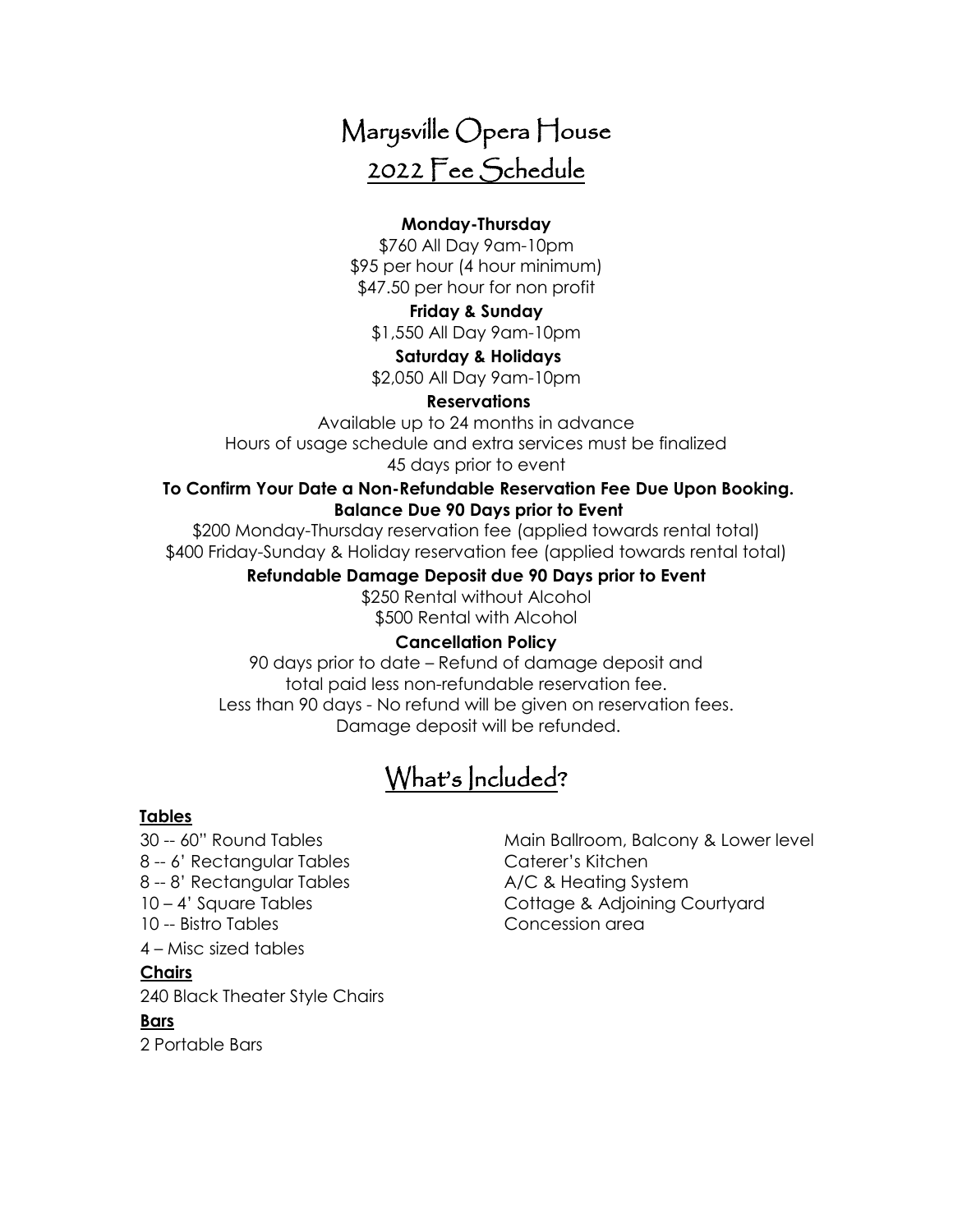# Marysville Opera House Optional Extra Services

All extra services and hours must be coordinated with staff and paid for at least 45 days prior to your event. This is required for staffing your event and guaranteeing availability of those services.

| Rehearsal Time(s)                                                 | \$95 for 2 hours pending availability Monday-<br>Thursday only (additional equipment<br>rental/service fees are separate)                                           |
|-------------------------------------------------------------------|---------------------------------------------------------------------------------------------------------------------------------------------------------------------|
| Table & Chair Set Up/Take Down                                    | \$250 per event (schematics required 45 days<br>prior) Transition of tables and chairs the day of<br>event is not an available service or included in the<br>price. |
| Table linens – batches of 10 or 20                                | up to 50 linens = $$250$ (white or black)                                                                                                                           |
| Napkins – batches of 100                                          | $100 = $60$ (white or black)                                                                                                                                        |
| House PA System                                                   | \$125 up to 5 hours                                                                                                                                                 |
| Microphone                                                        | \$25 each per day (total of six available) (may be<br>used independently with own system or in addition<br>to House PA rental)                                      |
| LCD Projector and Screen (12X16)                                  | \$100 up to 5 hours (must supply own<br>laptop/stick/disc and operated by staff only)                                                                               |
| <b>Theater Lighting</b>                                           | \$125 up to 5 hours                                                                                                                                                 |
| Special Effect Curtain Lighting                                   | $$125$ up to 5 hours                                                                                                                                                |
| <b>Fly Space Cable</b><br>(utilized for suspending stage effects) | \$75 up to 2 hours set up/take down<br>(accessed by staff only)                                                                                                     |
| <b>Stairs</b>                                                     | \$50 per day (Stairs moved by staff before the<br>event and must stay in place)                                                                                     |
| Vintage Piano                                                     | \$50 per day (this is a historical item, please<br>treat with care)                                                                                                 |
| Podium                                                            | \$25 per day                                                                                                                                                        |
| Steamer                                                           | \$25 per day                                                                                                                                                        |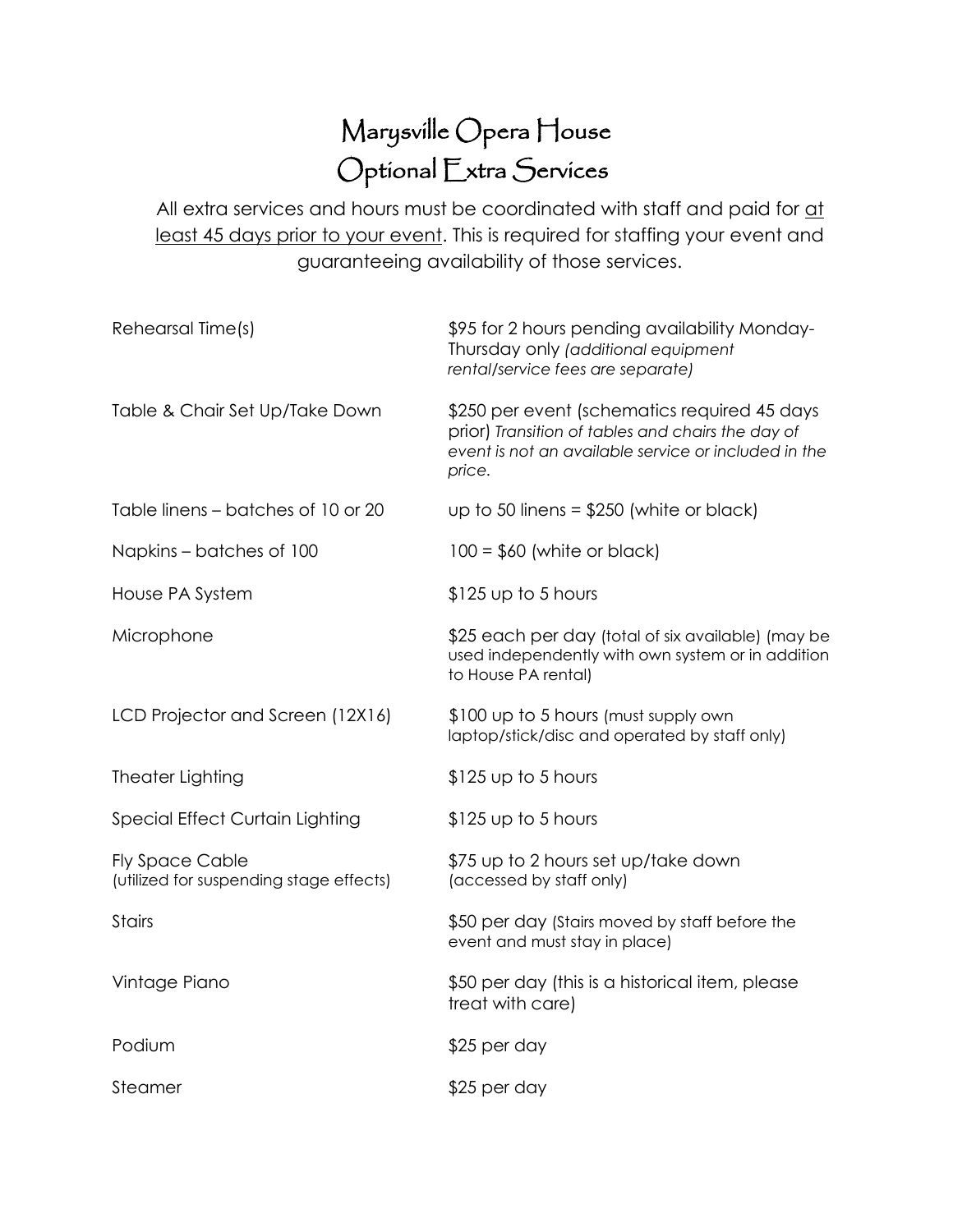# Marysville Opera House Information on Obtaining Event Insurance

# **All Rentals:**

The City of Marysville Parks, Culture and Recreation department requires that all rentals with 100 people or more obtain General Liability Insurance and name the City of Marysville, its officials, officers, employees as additionally insured. See Facility Rental Agreement for minimum required amounts.

You may use your own insurance carrier for this additional insurance. Please refer to the Marysville Opera House Contract under Alcohol, Appropriate License and Insurance Requirements. If your own insurance does not cover you for event insurance there are many companies online that you can purchase Event Insurance from.

# **Rentals with Alcohol:**

If you are serving alcohol, you must purchase additional event insurance with a liquor liability endorsement or policy.

A banquet permit must be purchased. Go to the state website: **[http://lcb.wa.gov/licensing/banquet-permits](http://lcb.wa.gov/licensing/banquet-permits%20or%20call%201-360-664-1600)** or call **1-360-664-1600.** 

Beer, wine, cider and/or champagne only. Absolutely no hard alcohol.

If you hire a bartender to serve at your event, you are still required to get the appropriate banquet and insurance permit under your name.

Please remember that only persons 21 and older may consume alcoholic beverages.

# **Proof of insurance for the event as well as a banquet permit needs to be delivered or emailed to our office at least 15 business days prior to your event.**

City of Marysville Parks, Culture and Recreation 6915 Armar Road Marysville WA 98270 parksandrec@marysvillewa.gov Ī